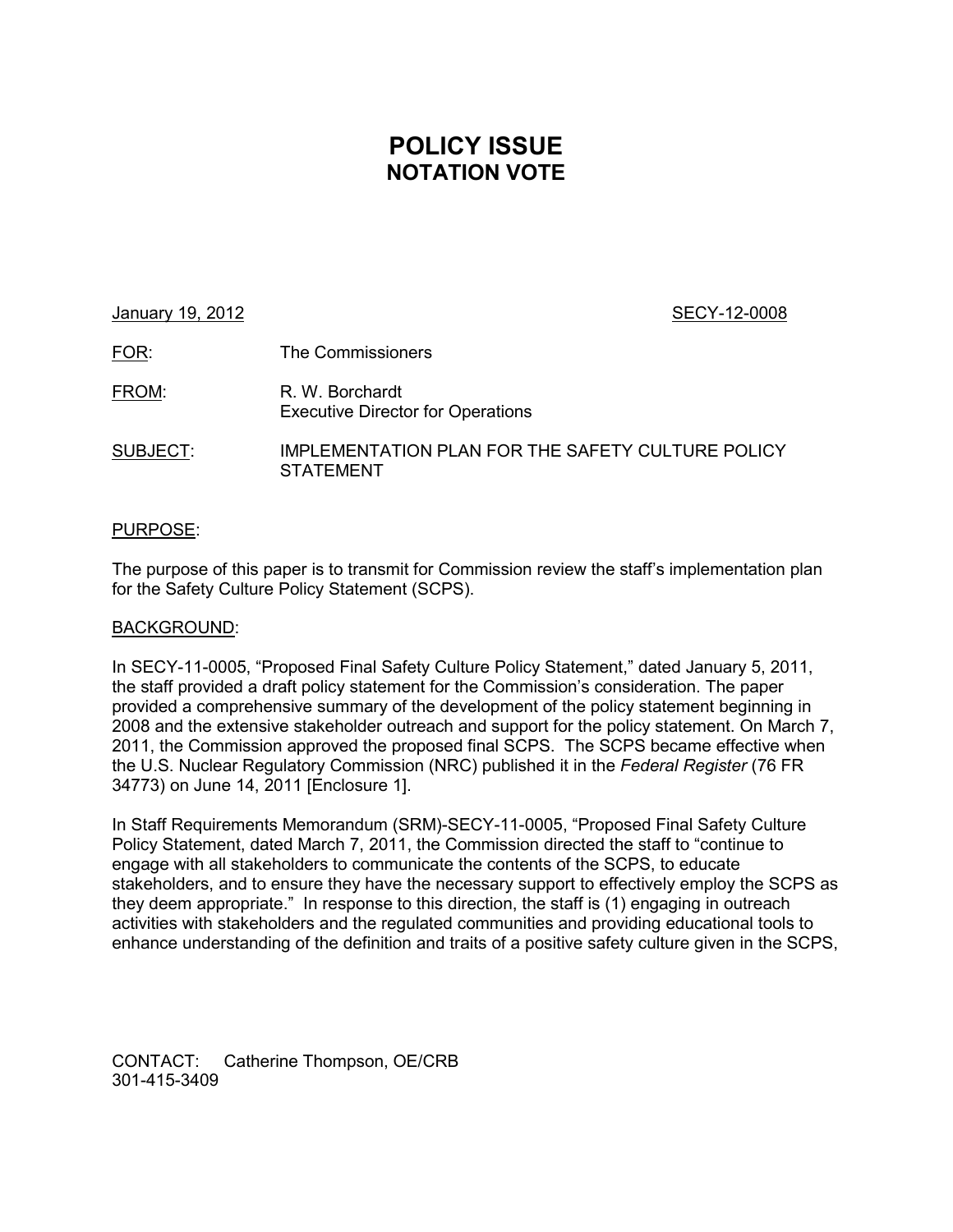## The Commissioners  $-2$  -

(2) determining whether enhanced safety culture outreach is beneficial for some licensees and considering appropriate followup actions, (3) providing presentations on the SCPS at meetings, conferences, workshops, and other forums, and (4) engaging in international efforts on safety culture to educate those in other countries on the SCPS.

Additionally, SRM-SECY-11-0005 directed the staff to "obtain Commission approval for any staff activities beyond communication and education." At present, the staff has not engaged in any new actions that go beyond outreach and education or are not under previous Commission direction. On July 22, 2011, the Chairman issued a tasking memorandum directing the staff to submit an implementation plan, including short-term and long-term goals, before implementing any new initiatives related to the SCPS.

## DISCUSSION:

In response to the Commission direction in the SRM and the Chairman's tasking memorandum, the staff is submitting for Commission approval, this implementation plan, including a summary of activities and goals for outreach and education, as well as a detailed discussion of SCPSrelated activities consistent with Commission direction. The staff has developed an implementation plan (Enclosure 2) that focuses on the engagement of stakeholders and outreach activities that are appropriate for implementing the SCPS at this time. The staff will continue to assess the effectiveness of these activities and consider whether any new activities are necessary and appropriate. If new activities are identified in the future, staff would seek Commission approval before implementing them. Several program offices are engaged in actions as appropriate, such as incorporating the SCPS when revising existing program office procedures, documents, and inspection activities. A summary of outreach activities with stakeholders is provided in Enclosure 3.

SRM-SECY-11-0005 also directed the staff to seek Commission policy review of staff plans, including short-term and long-term goals, for implementation and the vision for each program office's oversight before implementing any new initiatives based on the policy statement. The Chairman's tasking memorandum, dated July 22, 2011, directed the staff to submit an implementation plan, including short-term and long-term goals, before beginning any new initiatives related to the SCPS. The staff is not proposing any new initiatives. The engagement of stakeholders and educational activities are succeeding to enhance understanding of the definition and traits of a positive safety culture.

## COMMITMENTS:

The NRC staff will continue to seek ways to engage with stakeholders, licensees, members of the public, and the international community in order to provide outreach and education on the SCPS. In addition, program offices will incorporate the SCPS, as appropriate, in revisions to those procedures, documents, and inspection activities that fall under previous Commission direction, and seek Commission approval before initiating any new activities relating to the SCPS.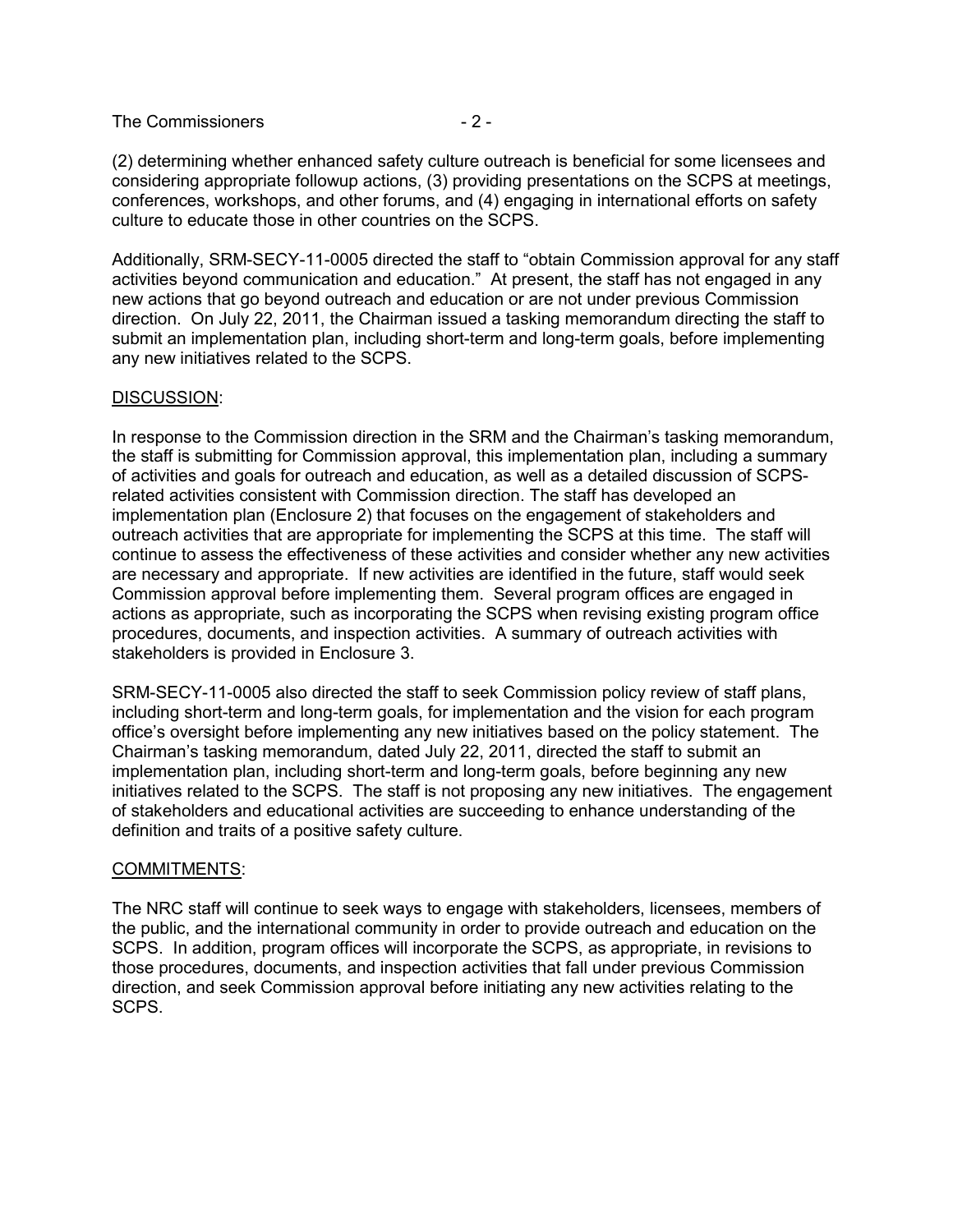## RECOMMENDATIONS:

The staff recommends that the Commission approve the planned activities and initiatives associated with the SCPS implementation plan.

#### RESOURCES:

The budget for FY2012 and the current draft budget for FY2013 include sufficient resources to carry out the activities in the plan.

#### COORDINATION:

The Office of the General Counsel has reviewed this paper and has no legal objection. The Office of the Chief Financial Officer has reviewed this paper for resource implications and has no objections.

## */RA Michael Weber for/*

 R. W. Borchardt Executive Director for Operations

Enclosures:

- 1. *Federal Register Notice* for the Safety Culture Policy Statement
- 2. Draft Safety Culture Policy Statement Implementation Plan
- 3. Safety Culture Outreach/Conference Dates for Industry/Groups